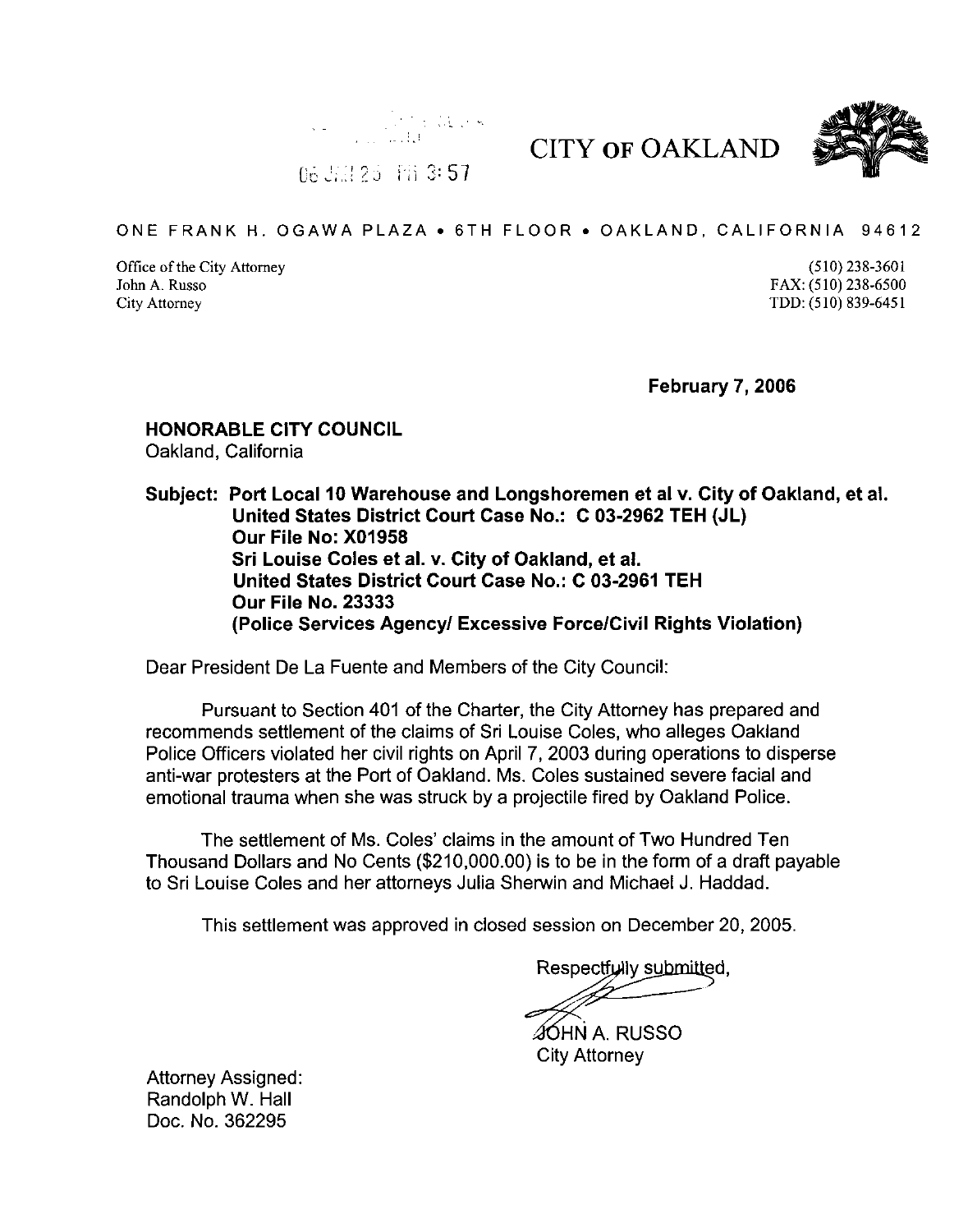Approved as to Form and Legality

Oakland City Attorney's Office

## OAKLAND CITY COUNCIL

Resolution No. C.M.S.

RESOLUTION AUTHORIZING AND DIRECTING THE CITY ATTORNEY TO COMPROMISE AND SETTLE THE CLAIMS OF SRI LOUISE COLES, A LEAD PLAINTIFF IN THE MATTERS OF PORT LOCAL 10 WAREHOUSE AND LONGSHOREMEN ET AL. V. CITY OF OAKLAND, ET AL, UNITED STATES DISTRICT COURT CASE NO. C03-2962 TEH (JL), OUR FILE NO. X01958 AND SRI LOUISE COLES ET AL. V. CITY OF OAKLAND ET AL., UNITED STATES DISTRICT COURT CASE NO. C03-2961 TEH, OUR FILE NO. 23333, FOR A SUM NOT TO EXCEED A TOTAL OF TWO HUNDRED TEN THOUSAND DOLLARS AND NO CENTS (\$210,000.00) PAYABLE TO SRI LOUISE COLES AND HER ATTORNEYS JULIA SHERWIN AND MICHAEL J. HADDAD. MS. COLES' LAWSUIT ARISES FROM THE APRIL 7, 2003 PORT OF OAKLAND POLICE ACTION (EXCESSIVE FORCE/CIVIL RIGHTS VIOLATION)

WHEREAS, on July 8, 2003 Sri Louise Coles filed a lawsuit alleging, inter alia, that Oakland Police Officers violated her civil rights protected by the Constitutions and laws of the United States of America and the State of California in that she was subjected to excess force and that her 1<sup>st</sup> Amendment Rights of speech and association were violently interfered with; and

WHEREAS, on December 20, 2005, after careful and due consideration, the Oakland City Council at closed session authorized settlement of Sri Louise Coles' claims in this referenced matter for the amount of Two Hundred Ten Thousand Dollars and No Cents (\$210,000.00); and

WHEREAS, Sri Louise Coles has agreed to accept the amount of Two Hundred Ten Thousand Dollars and No Cents (\$210,000.00) as full settlement of her claims in this referenced action; now therefore, be it

RESOLVED, that the City Attorney is authorized and directed to compromise and settle the claims of Sri Louise Coles in the matters of Port Local 10 Warehouse and Longshoremen et al. v. City of Oakland, et al., United States District Court Case No. C03- 2962 TEH(JL) and Sri Louise Coles et al. v. City of Oakland et al., United States District